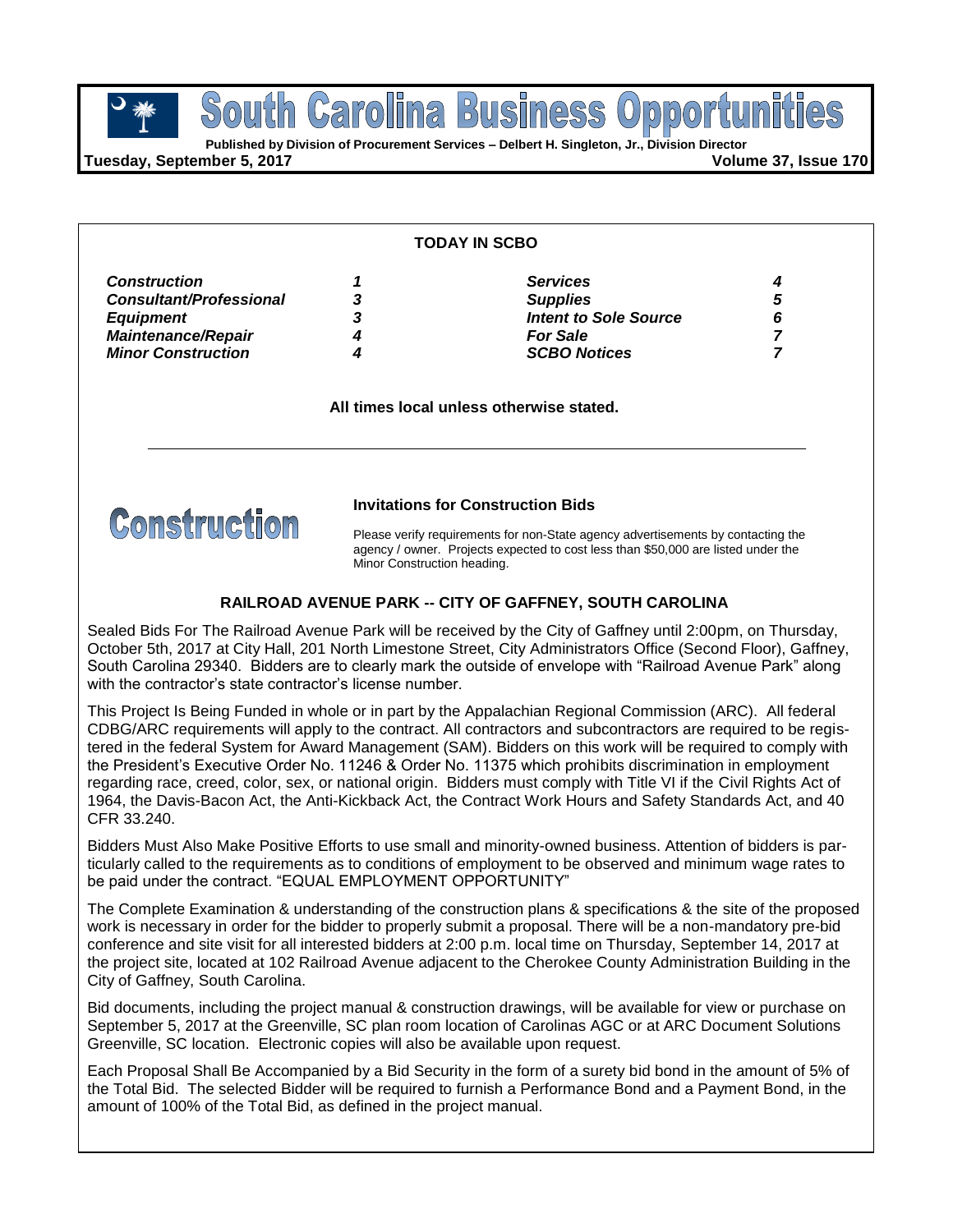| $\mathbf{2}$<br>Tuesday, September 5, 2017                                                                                           | Volume 37, Issue 170 |
|--------------------------------------------------------------------------------------------------------------------------------------|----------------------|
| The Owner Reserves The Right to waive any irregularities, or to reject any or all bids.                                              |                      |
| Bids Will Be Required To Remain Open for acceptance or rejection for sixty (60) calendar days after the date of<br>opening the bids. |                      |
| All Questions Shall Be Directed To The Undersigned:                                                                                  |                      |
| SeamonWhiteside                                                                                                                      |                      |
| Attn: Chris Watson, PLA                                                                                                              |                      |
| 508 Rhett Street, Suite 101                                                                                                          |                      |
| Greenville, South Carolina 29601                                                                                                     |                      |
| For inquiries call 864-298-0534 x516 or email cwatson@seamonwhiteside.com                                                            |                      |
|                                                                                                                                      |                      |
| Description: STIRLINGTON ROAD DRAINAGE IMPROVEMENTS PROJECT                                                                          |                      |
| Solicitation Number: 2018-IFB-19                                                                                                     |                      |
| <b>Submit Offer By: 9/27/2017 2:00pm</b>                                                                                             |                      |
| Purchasing Agency: Lexington County, 212 South Lake Drive, Suite 503, Lexington, SC 29072                                            |                      |
| Angela Seymour<br>Contact:                                                                                                           |                      |
| Email: aseymour@lex-co.com                                                                                                           |                      |
| Phone: 803-785-8166                                                                                                                  |                      |
| <b>Description: FIRE SERVICE POLE BUILDING</b>                                                                                       |                      |
| Solicitation Number: 2018-IFB-11                                                                                                     |                      |
| Submit Offer By: 9/27/2017 3:00pm                                                                                                    |                      |
| Purchasing Agency: Lexington County, 212 South Lake Drive, Suite 503, Lexington, SC 29072                                            |                      |
| Contact:<br>Angela Seymour                                                                                                           |                      |
| Email: aseymour@lex-co.com                                                                                                           |                      |
| Phone: 803-785-8166                                                                                                                  |                      |
| LOOM BAUBLO BBO IFOT OUTH OF OBFEMMOOD                                                                                               |                      |

PROJECT NAME: LOCAL PAVING PROJECT - CITY OF GREENWOOD PROJECT LOCATION: City of Greenwood

BID SECURITY REQUIRED? Yes PERFORMANCE BOND REQUIRED? Yes

CONSTRUCTION COST RANGE: \$200,000 - \$300,000

DESCRIPTION OF PROJECT: Paving of local roads as indicated in the specifications. BIDDING DOCUMENTS/PLANS MAY BE OBTAINED FROM: <http://www.cityofgreenwoodsc.com/home/showdocument?id=3231>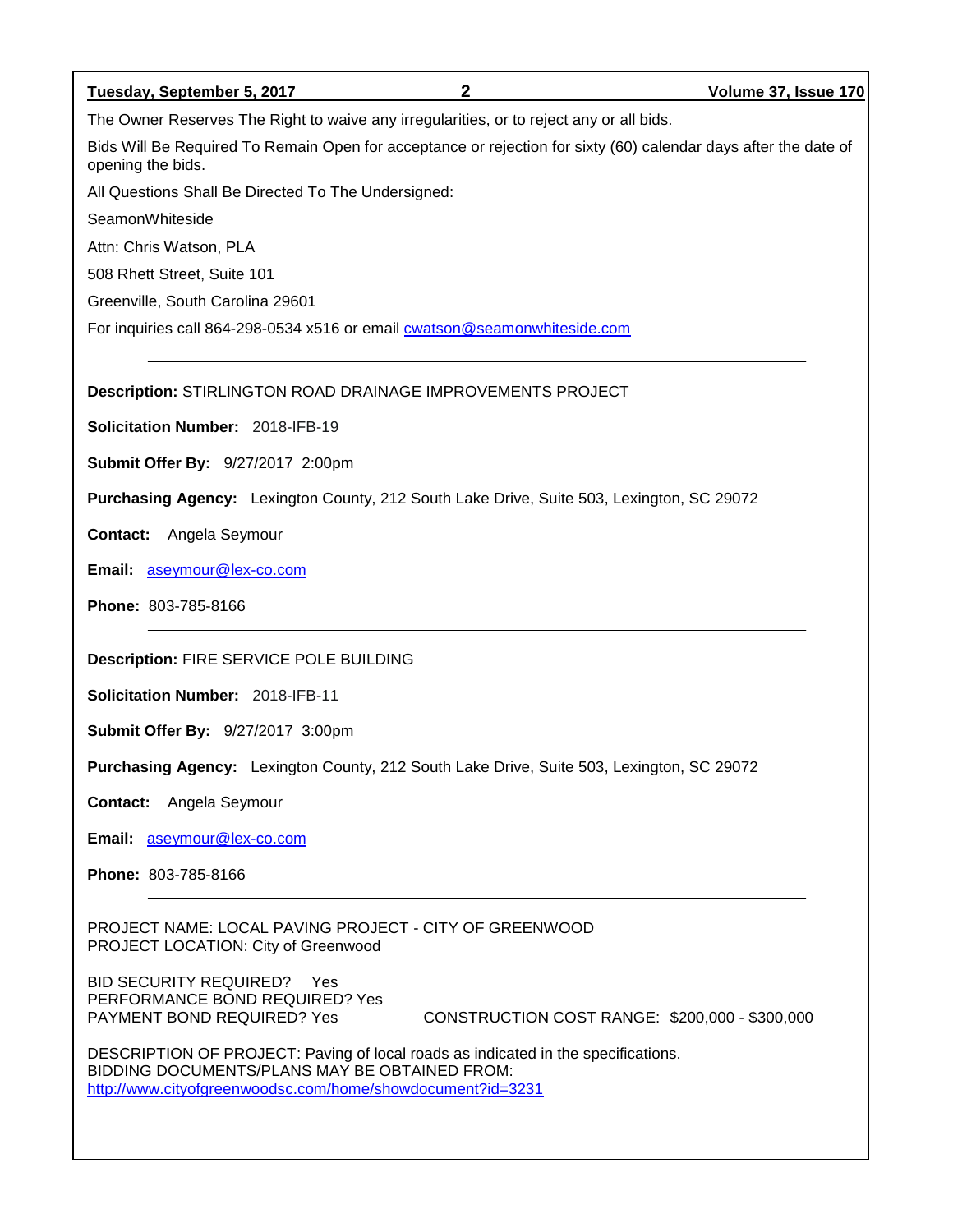#### **Tuesday, September 5, 2017 3 Volume 37, Issue 170**

AGENCY/OWNER: City of Greenwood AGENCY PROJECT COORDINATOR: Julie Wilkie ADDRESS: Street/PO Box: 520 Monument St./PO Box 40 City: Greenwood State: SC ZIP: 29648- EMAIL: [julie.wilkie@gwdcity.com](mailto:julie.wilkie@gwdcity.com) TELEPHONE: 864-942-8411 FAX: 864-942-8470

SC 29646

BID OPENING DATE: 9/27/2017 TIME: 2:00pm PLACE: 520 Monument St., Room 230 Greenwood,

BID DELIVERY ADDRESSES: HAND-DELIVERY: MAIL SERVICE: Attn: Julie Wilkie Attn: Julie Wilkie 520 Monument St., Room 230. PO Box 40 Greenwood, SC 29646 Greenwood, SC 29648

# **Consultant / Professional**

## **THE COLUMBIA HOUSING DEVELOPMENT CORPORATION**

The Columbia Housing Development Corporation (CHDC) is seeking Request for Proposals (RFP) from experienced environmental consultants to conduct a Phase I Environmental Assessment within the Booker Washington Heights Community. Persons interested in receiving a full copy of the RFP should e-mail Marsheika Martin at [mgmartin@columbiasc.net](mailto:mgmartin@columbiasc.net) no later than Monday, September 11, 2017 at 4:30pm.

# Equipment

**Description:** ELECTRIC BUSES, 35 FOOT HEAVY DUTY, LOW FLOOR **Solicitation No.:** PUR887 **Delivery Point:** Rock Hill, SC **Submit Offer By:** 10/19/2017 2:00pm **Purchasing Entity:** City of Rock Hill Operations Center Purchasing Office, 757 S. Anderson Rd., Building 103, Rock Hill, SC 29730 **Direct Inquiries To:** Tracy Smith, 803-329-5551 or email: [tracy.smith@cityofrockhill.com](mailto:tracy.smith@cityofrockhill.com) **Download Solicitation From:** [www.cityofrockhill.com](http://www.cityofrockhill.com/)

## **REQUEST FOR PROPOSAL 2018-07 -- ROLL OUT CARTS**

Proposals will be accepted until Monday, September 18, 2017 at 2:00pm at the Finance Department in the Cherokee County Office Building, 110 Railroad Ave, 2nd Floor, Gaffney, South Carolina 29340.

The County plans to purchase Roll-Out Carts for the Solid Waste department within the Cherokee County Local Government located at Public Works Dr. Gaffney, SC. This Request for Proposal is for up to approximately 1400 plastic roll out carts (95 gal containers). The vendor shall submit container that is representative of the bid submitted, for evaluation by County Staff by the bid date. If a sample container has not been submitted by the bid date then the bid will not be opened and will be returned to the vendor unopened

Proposal documents may be obtained from Delisa Coggins at the County Office Building, by email delisa.coggins@cherokeecountysc.com. Proposals shall be submitted on the form furnished and shall be submitted in a sealed envelope identifying the company name, the RFP title, the RFP number, and the RFP due date on the face of the envelope.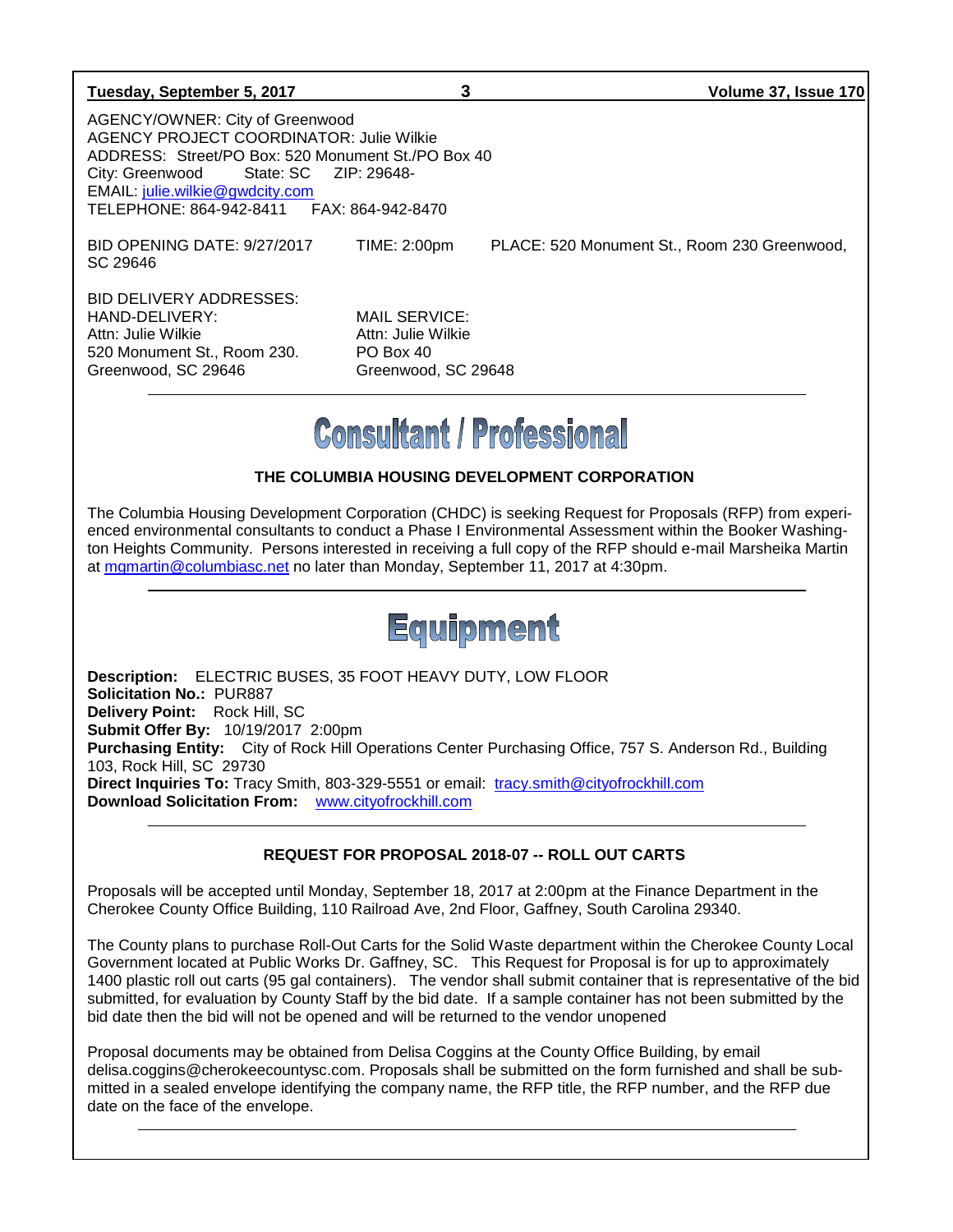**Tuesday, September 5, 2017 4 Volume 37, Issue 170**

## **Maintenance and Repair**

**Description:** SHINGLE REPLACEMENT RIDGEVILLE SC **Solicitation Number:** 5400014129 **Site Visit:** Non-mandatory. 9/20/2017 10:30am **Location:** SCDJJ, COASTAL EVALUATION CENTER, 331 CAMPBELL, THICKET ROAD, RIDGEVILLE, SC,

29472

**Submit Offer By:** 09/29/2017 2:00pm **Purchasing Agency:** SCDJJ Purchasing 4650 Broad River Road Columbia, SC 29210-4016 **Buyer:** CATHERINE SPROWLS **Email:** [cmspro@scdjj.net](mailto:cmspro@scdjj.net)

**Download Solicitation From:** 

<http://webprod.cio.sc.gov/SCSolicitationWeb/solicitationAttachment.do?solicitnumber=5400014129>

## **Minor Construction <\$50,000**

**Description:** SUPPLY AND INSTALL A 24X26X10 ENGINEERED METAL BUILDING KIT WITH RED IRON AT ECONOMIC DEVELOPMENT IN RICHBURG, SC. **Solicitation No.:** RFP 1718-03 **Delivery Point:** Richburg, SC **Pre-proposal Conf.:** Non-mandatory. 9/12/2017 2:00pm **Location:** Economic Development, 3200 Commerce Drive, Suite B, Richburg, SC 29729 **Submit Offer By:** 9/21/2017 2:00pm **Purchasing Entity:** Chester County Government, 1476 J.A. Cochran Bypass, Chester, SC 29706 **Buyer:** Susan M. Cok, Director of Contracts and Procurement, 803-581-2829 / [scok@chestercounty.org](mailto:scok@chestercounty.org)  **Download Solicitation From:** [www.chestercounty.org](http://www.chestercounty.org/)

## Services

**Description:** JANITORIAL SERVICES **Solicitation Number:** 5400014032 **Pre-proposal Conf.:** 9/12/2017 1:00pm **Location:** 1430 Senate Street, 3rd Floor, Columbia, SC 29201 **Submit Offer By:** 10/06/2017 11:00am **Purchasing Agency:** SFAA, Div. of Procurement Services, MMO 1201 Main Street, Suite 600 Columbia, SC 29201 **Buyer:** MICHAEL SPEAKMON **Email:** [mspeakmon@mmo.sc.gov](mailto:mspeakmon@mmo.sc.gov) **Download Solicitation From:**  <http://webprod.cio.sc.gov/SCSolicitationWeb/solicitationAttachment.do?solicitnumber=5400014032>

**Description:** PROVIDE 55 PASSENGER COACH AND SLEEPER BUS FOR THE CITADEL MEN'S BASKETBALL AND WRESTLING TEAM FOR THEIR 2017 - 2018 TEAM TRAVEL **Solicitation No.:** Bid3014-JR-102/2017 **Delivery Point:** Charleston, SC **Submit Offer By:** 10/2/2017 3:00pm **Purchasing Entity:** The Citadel, Military College of South Carolina **Buyer:** Jalorie Robinson, 843-953-5279 **Download Solicitation From:** <https://www.publicpurchase.com/gems/register/vendor/register?actionbtn=Register>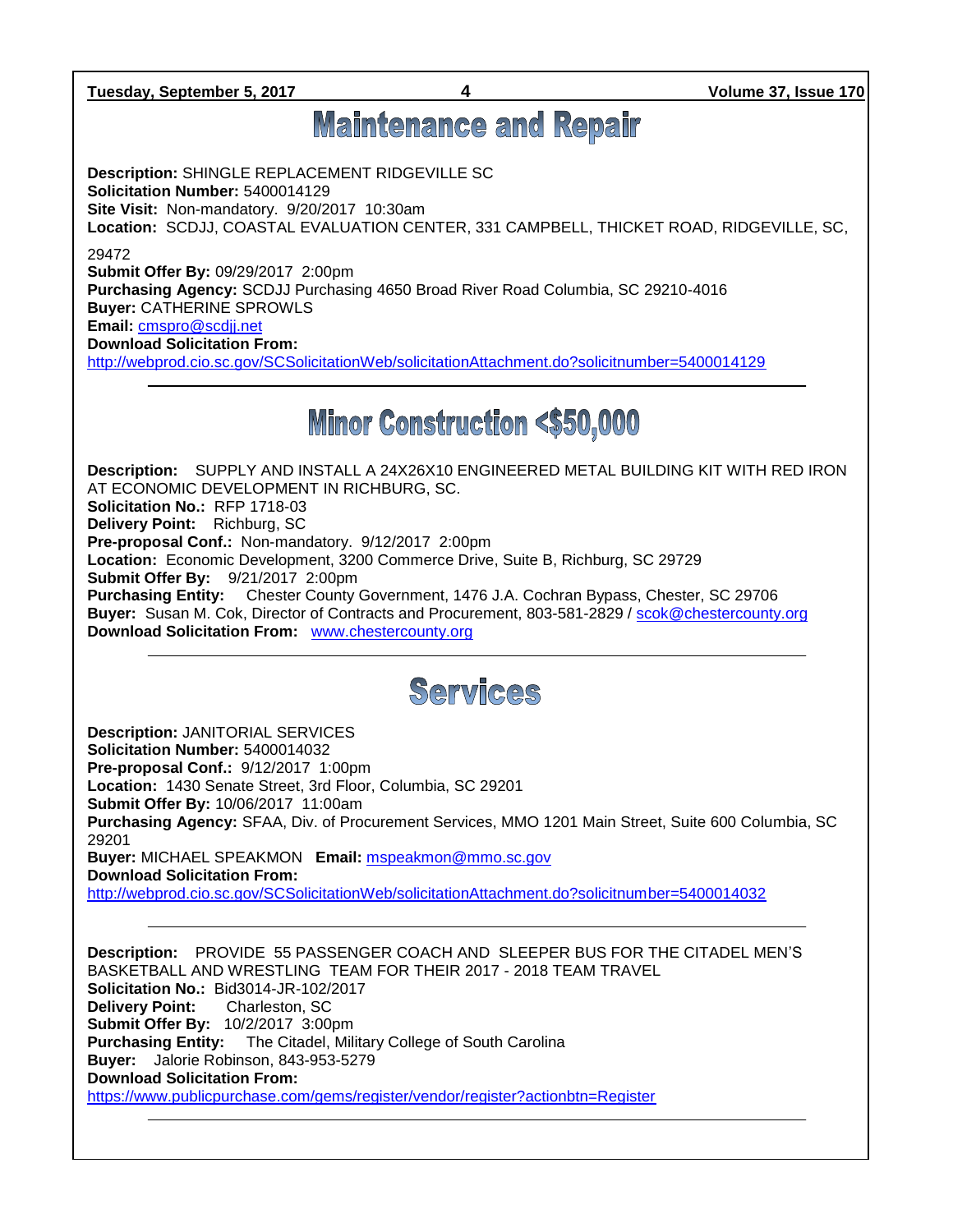| Tuesday, September 5, 2017 |
|----------------------------|
|----------------------------|

**Description:** SANTEE WATEREE RTA IS SOLICITING PROPOSALS TO LEASE UNIFORMS FOR VEHICLE OPERATORS, DISPATCHER/SCHEDULERS, AND MAINTENANCE TECHNICIANS **Solicitation No.:** SWRTA 17/18-08 **Delivery Point:** Sumter, SC **Pre-proposal Conf.:** Non-mandatory. 9/12/2017 10:00am **Location:** 129 S. Harvin, Sumter, SC 29150, 1st floor (Board Room) **Submit Offer By:** 10/3/2017 2:00pm via mail: SWRTA, PO Box 2462, Sumter, SC 29151 or UPS/Fedex - SWRTA, 129 S. Harvin Street, Sumter, SC 29150 or hand deliver to 129 S. Harvin Street, Sumter, SC 29150 **Purchasing Entity:** Santee Wateree RTA, 129 S. Harvin Street, Sumter, SC 29150 **Buyer:** Patricia Drakeford, 803-934-0396 ext. 103 / [pdrakeford@swrta.com](mailto:pdrakeford@swrta.com)  **Download Solicitation From:** [www.swrta.com,](http://www.swrta.com/) solicitation found under the more tab

### **RC-011-B-2018 -- ON-CALL TRAFFIC SIGNAL SERVICES**

Richland County is requesting bids from qualified vendors to provide on- call maintenance, repair and replacement services for traffic light and school signals.

Sealed bids clearly marked "RC-611-B-2018; On-Call Traffic Signal Services" shall be accepted by the Office of Procurement, located at 2020 Hampton Street, Suite 3064, Columbia, SC 29204-1002, (located on the third floor) until 2:00pm, Tuesday October 3, 2017. Bids shall not be accepted after the above date and time.

Bid packages may be obtained by emailing Richland County Solicitations at [procurement@rcgov.us](mailto:procurement@rcgov.us) attention Brittany Flake, Buyer, Procurement & Contracting or by accessing our website in the Procurement section at: [http://www.rcgov.us/Government/Departments/BusinessOperations/Procurement.aspx.](http://www.rcgov.us/Government/Departments/BusinessOperations/Procurement.aspx)



**Description:** BALLISTIC RUBBER BLOCKS **Solicitation Number:** 5400014132 **Submit Offer By:** 09/19/2017 10:00am **Purchasing Agency:** Adjutant General's Office 1 National Guard Road Columbia, SC 29201-4752 **Buyer:** SARA REEDY **Email:** [MorganSV@tag.scmd.state.sc.us](mailto:MorganSV@tag.scmd.state.sc.us) **Download Solicitation From:**  <http://webprod.cio.sc.gov/SCSolicitationWeb/solicitationAttachment.do?solicitnumber=5400014132>

**Description:** GROUND TACKLE TO ANCHOR & SECURE BUOYS **Solicitation Number:** 5400013951 **Submit Offer By:** 10/12/2017 10:00am **Purchasing Agency:** SC Department of Natural Resources 1000 Assembly Street, Room 142 Columbia, SC 29201 **Buyer:** ANDREA BOWMAN **Email:** [bowmana@dnr.sc.gov](mailto:bowmana@dnr.sc.gov) **Phone:** 803-734-3933 **Download Solicitation From:**  <http://webprod.cio.sc.gov/SCSolicitationWeb/solicitationAttachment.do?solicitnumber=5400013951>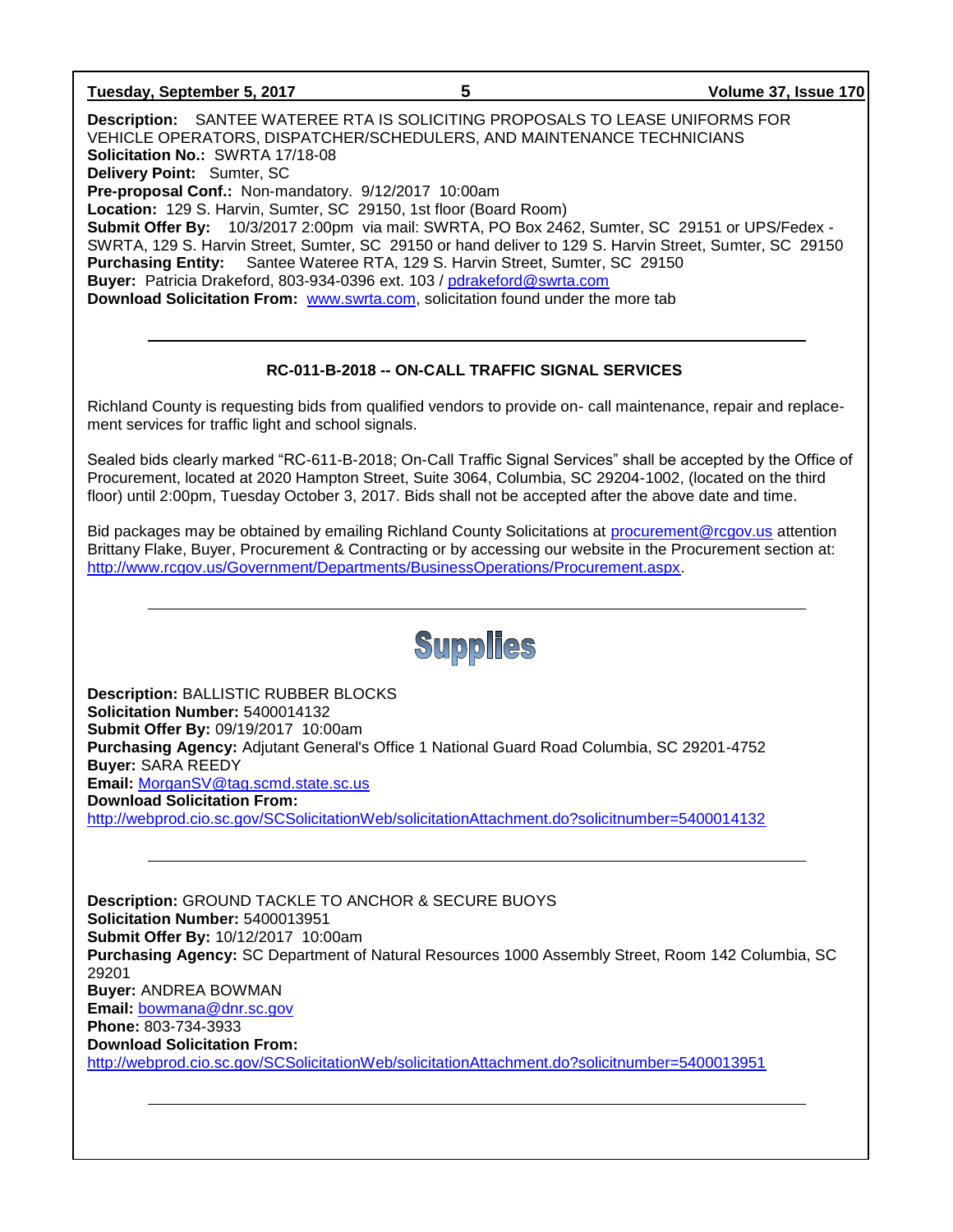#### **Tuesday, September 5, 2017 6 Volume 37, Issue 170**

**Description:** CRUSHER RUN - DELIVERED **Solicitation Number:** 5400014134 **Submit Offer By:** 09/19/2017 10:00am **Purchasing Agency:** Adjutant General's Office 1 National Guard Road Columbia, SC 29201-4752 **Buyer:** SARA REEDY **Email:** [MorganSV@tag.scmd.state.sc.us](mailto:MorganSV@tag.scmd.state.sc.us) **Download Solicitation From:**  <http://webprod.cio.sc.gov/SCSolicitationWeb/solicitationAttachment.do?solicitnumber=5400014134>

**Description:** FESCUE AND OAT SEED **Solicitation Number:** 5400014125 **Submit Offer By:** 09/15/2017 10:00am **Purchasing Agency:** SC Department of Corrections 4420 Broad River Road Columbia, SC 29210 **Buyer:** BRITTANY DRIGGERS **Email:** [driggers.brittany@doc.state.sc.us](mailto:driggers.brittany@doc.state.sc.us) **Download Solicitation From:**  <http://webprod.cio.sc.gov/SCSolicitationWeb/solicitationAttachment.do?solicitnumber=5400014125>

**Description:** COMMERCIAL DOORS & DOOR HARDWARE **Solicitation No.:** 520-(17-18) **Delivery Point:** Berkeley County, SC **Pre-bid Conf.:** Non-mandatory. 9/14/2017 2:00pm **Location:** BCSD Operations & Facilities, 2226 Old Highway 52, Moncks Corner, SC 29461 **Submit Offer By:** 9/28/2017 2:00pm **Purchasing Entity:** Berkeley County School District **Buyer:** Ashley [Cashcasha@bcsdschools.net](mailto:Cashcasha@bcsdschools.net) or 843-899-8202 **Direct Inquiries To:** Ashley Cash via email at [casha@bcsdschools.net](mailto:casha@bcsdschools.net) no later than 2:00pm, Monday, September 18, 2017. **Download Solicitation From:** <https://bcsdextranet.bcsdschools.net/SolicitationPostings/>

## Intent To Sole Source

## **SC DEPARTMENT OF NATURAL RESOURCES**

**Description:** Renovate and Refurbish Existing TOMO Heritage Trailer

It is SCDNR Intent to Sole Source this request with Special Events Vehicles (SPEVCO) for the Scope of Work as indicated.

**Details:** The SC Department of Natural Resources (DNR) desires to renovate and refurbish an existing Agency trailer platform to be utilized as a new mobile Outreach vehicle. The trailer is currently utilized as the Take One Make One (TOMO) Heritage Trailer. Features shall include custom-built interior displays and finishes designed per the DNR requirements.

These features will include conversion of the pellet gun range into a two lane BB gun range which will be easier to operate. The front portion of the trailer will be converted into a mobile education display that features all three big game animals in SC as well as highlighting waterfowl efforts and a tree stand safety display. Renovation will also include a new roof and new HVAC. The outside of the trailer will be wrapped in a modern camouflage design that will incorporate agency logos. SCDNR also has an F650 truck that transports this trailer that will need to be wrapped to match as well.

Should the vendor community feel they have an alternative method that might meet the Agencies need, please forward your details and company information to the contact below.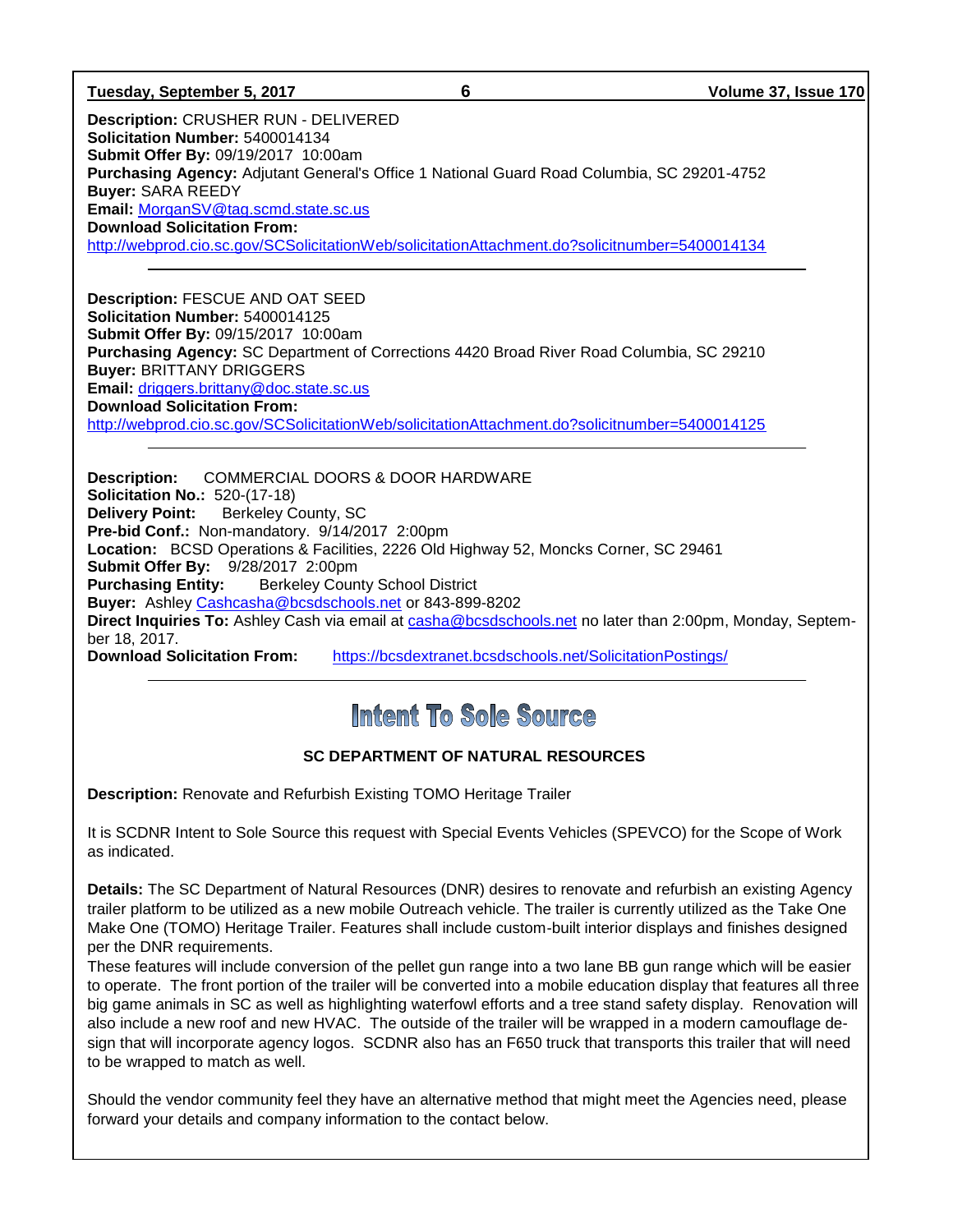**Tuesday, September 5, 2017 7 Volume 37, Issue 170**

**Solicitation Number:** Intent to Sole Source

**Service Area:** Columbia, SC

**Information Due Date:** 09/15/2017 at 10:00am

**Send response to:**

SC Department of Natural Resources ATTN: Valerie G. Duncan, Procurement Director 1000 Assembly Street, Suite 142 Columbia, SC 29201

# For Sale

## **STATE SURPLUS VEHICLE AUCTION**

The SC Surplus Property Office holds vehicle auctions every other Wednesday of the month. Auctions are open to the general public and are held at 1441 Boston Avenue, West Columbia, SC 29170. All vehicles are available for inspection on the Tuesday prior to the auction from 9:00am – 3:30pm, and on the day of the auction from 8:00am – 8:45am. Registration for the auction begins at 8:30am.

Call the SC Surplus Property Office at 803-896-6880 for more information, or visit the Surplus Property Office website at [http://www.admin.sc.gov/stateagenciessupportservices/surplus.](http://www.admin.sc.gov/stateagenciessupportservices/surplus)



## **SOUTH CAROLINA ASSOCIATION OF GOVERNMENTAL PURCHASING OFFICIALS**

SCAGPO is currently registering members and vendors for our Annual Professional Development Forum & Trade Show currently scheduled for November 15-17, 2017. Pre-Forum events begin on Tuesday November 14, 2017. Historically, vendor participants have met and networked with over 200 Public Procurement professionals from State and Local Government entities through our Vendor Trade Show, Networking Socials, and complimentary educational sessions. This year's event will occur at the Myrtle Beach Marriott Resort & Spa. Registration and hotel information is available on our website: [http://scagpo.org/meetinginfo.php?id=53&ts=1487195123.](http://scagpo.org/meetinginfo.php?id=53&ts=1487195123)

This event is a favorite for many of our vendors. Please review previous meeting information for information on previous events.

## **VENDORS, DON'T NEGLECT TO CHECK THE STATE'S FIXED PRICE BIDS**

If authorized by the original solicitation, the State may use "competitive fixed price bidding" to create procurements with an open response date. These fixed price bids are advertised in SCBO once, but the solicitation may provide for bids to be accepted continuously or periodically during the contract term. The link below takes you to a listing of all open solicitations conducted by the central purchasing office using the competitive fixed pricing bidding rules: [https://procurement.sc.gov/vendor/contract-opps/fixes-price-bids-ss.](https://procurement.sc.gov/vendor/contract-opps/fixes-price-bids-ss)